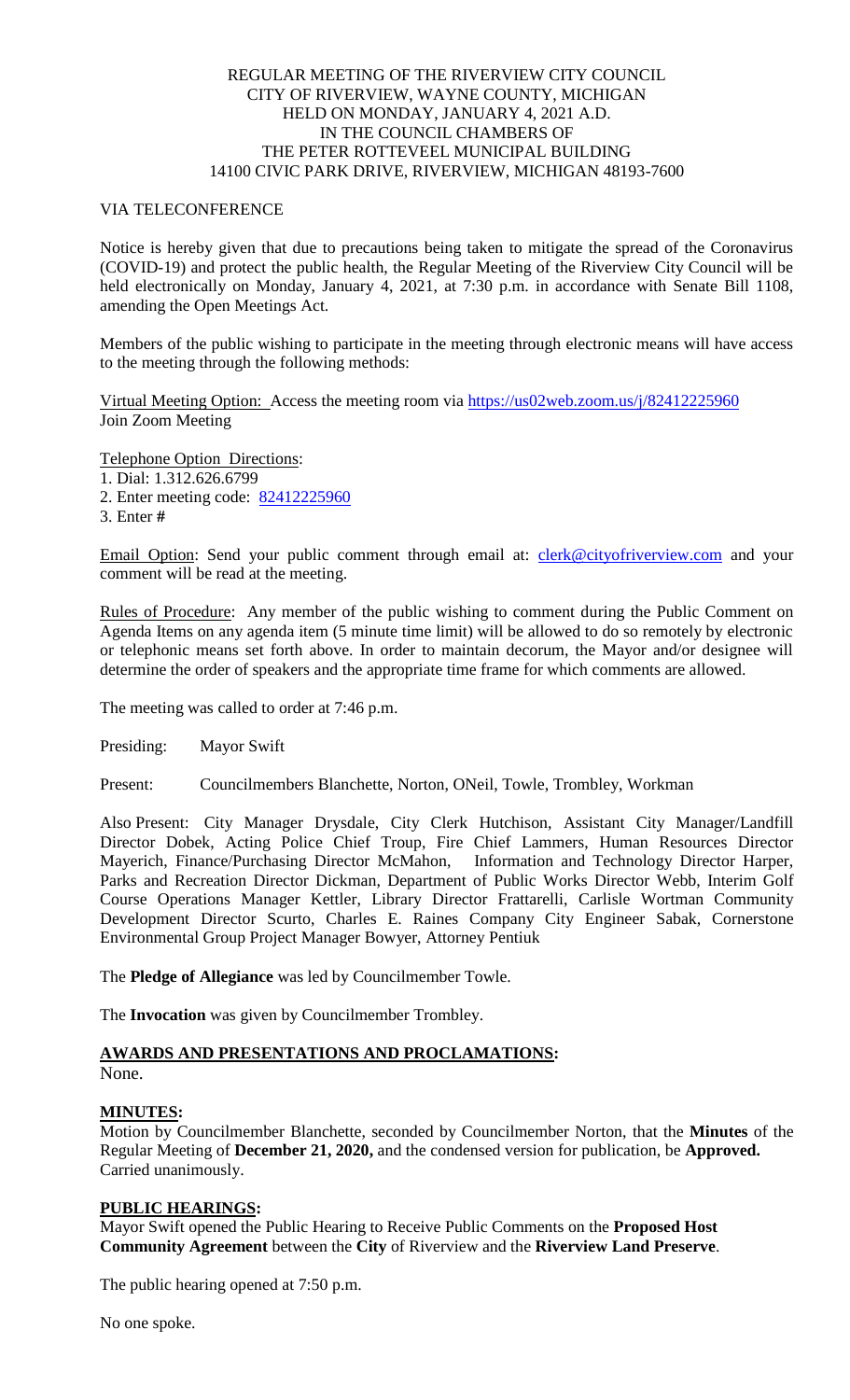Motion by Councilmember Norton, seconded by Councilmember Trombley, that the **Public Hearing** be closed.

The public hearing closed at 7:54 p.m.

#### **PUBLIC COMMENTS:**

At this time, the Mayor asked if anyone wished to address the City Council.

**ORGANIZATIONAL BUSINESS:** None.

**CONSENT AGENDA:** None.

### **RESOLUTIONS:**

Motion by Councilmember Towle, seconded by Councilmember Blanchette, that Resolution No. 21-01 - Adopt **Council Meeting Schedule** for the **2021 Calendar** Year for Posting Pursuant to Act 267 "Open Meetings Act" P.A. 1976**,** be Adopted:

### RESOLUTION NO. 21-01 ADOPT 2021 SCHEDULE OF CITY COUNCIL MEETINGS AND STUDY SESSIONS

- WHEREAS, that Notification of City Council Meetings of the Riverview City Council from January through December, 2021, shall be published pursuant to Act 267 "Open Meetings Act", P.A. 1976;
- WHEREAS, all regular meetings of the City Council will be held on the first and third Mondays commencing at 7:30 p.m. in the Council Chambers of the Riverview Municipal Building, 14100 Civic Park Drive, Riverview, Michigan 48193, with a Study Session commencing at 7:00 p.m. Such regular meetings shall be open to the public and persons present shall be afforded an opportunity to address the City Council in accordance with regulations and subject to time limitations as prescribed;

| February 1 and 16 (Tuesday) |
|-----------------------------|
| April 5 and 19              |
| June 7 and 21               |
| August 2 and 16             |
| October 4 and 18            |
| December 6 and 20           |
|                             |

- WHEREAS, in addition to the foregoing, the City Council shall meet in Study Session for the purpose of reviewing written reports and oversee technical or procedural matters affecting the conduct of City affairs. Such meetings are held on the second Monday (and fourth Mondays, if requested by Mayor or City Manager), in the Council Conference Room in the Municipal Building commencing at 7:00 p.m. and open to the public; and
- WHEREAS, persons present will be invited to speak after the departmental reports have been reviewed, unless such person advises the Presiding Official at the commencement of the meeting of their desire to speak on a matter then being reported to the Council. Other matters not germane to the committee work of the Council may not be addressed except by suspension of the rule by majority vote of the Committee.

AYES: Mayor Swift, Councilmembers Blanchette, Norton, ONeil, Towle, Trombley, Workman NAYS: None.

EXCUSED: None.

ADOPTED this 4<sup>th</sup> day of January, 2021. ATTEST:

Andrew M. Swift, Mayor

\_\_\_\_\_\_\_\_\_\_\_\_\_\_\_\_\_\_\_\_\_\_\_\_\_\_\_\_\_\_\_\_\_\_\_

I, Cynthia M. Hutchison, duly authorized City Clerk of the City of Riverview, do hereby certify the foregoing Resolution is a true copy of a resolution adopted by the Riverview City Council at their regular meeting of January 4, 2021.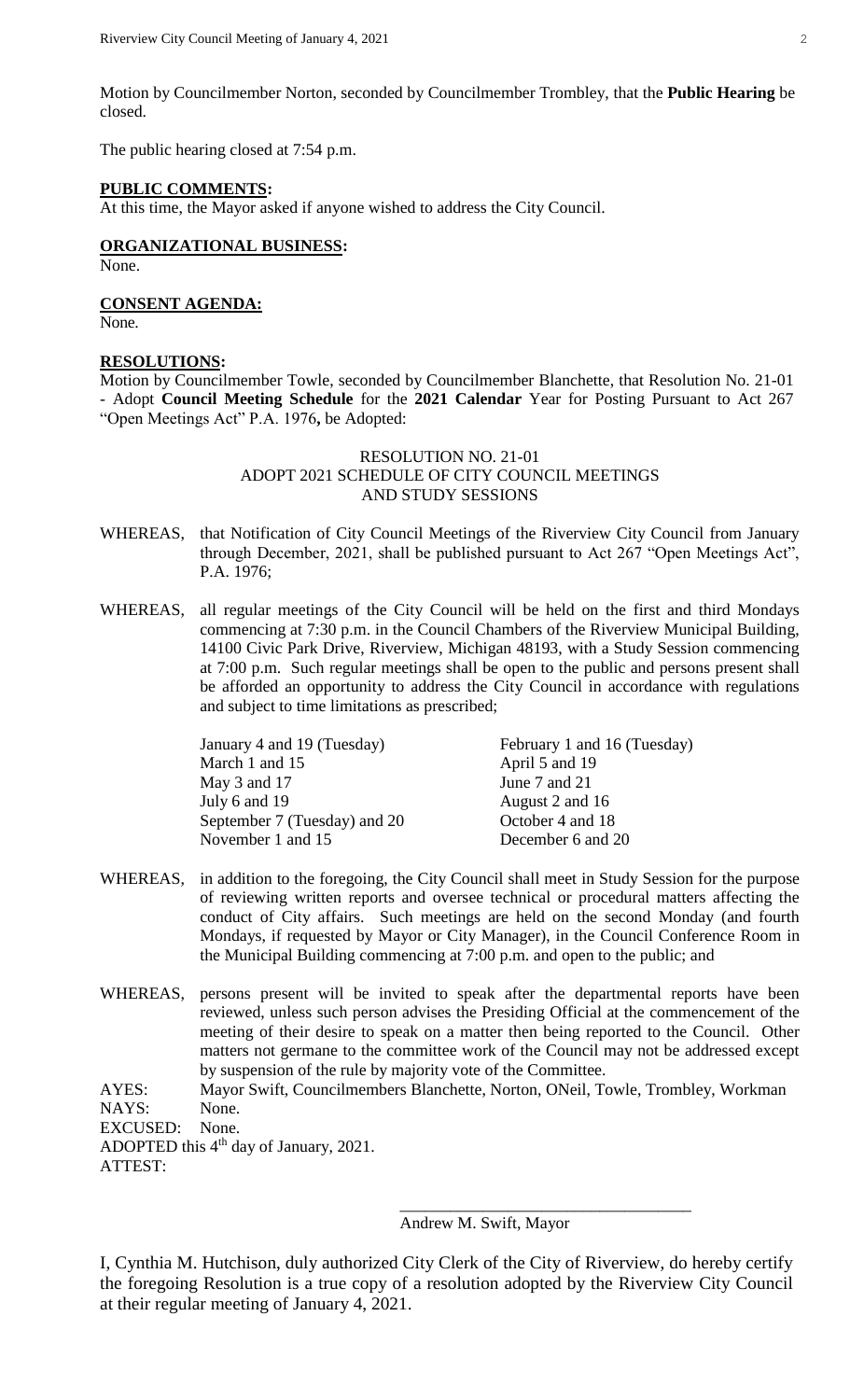# $(S E A L)$

# Cynthia M. Hutchison, City Clerk

\_\_\_\_\_\_\_\_\_\_\_\_\_\_\_\_\_\_\_\_\_\_\_\_\_\_\_\_\_\_\_

Motion by Councilmember Trombley, seconded by Councilmember Blanchette, that Resolution No. 21- 02 - Adopt **Schedule** of City **Commission** and **Board Meetings** for **2021 Calendar Year,** pursuant to Act 267 "Open Meetings Act" PA. 1976**,** be Adopted as amended.

### RESOLUTION NO. 21-02 ADOPT SCHEDULE OF CITY COMMISSION AND BOARD MEETINGS FOR 2021 CALENDAR YEAR

- WHEREAS, that Notification of City of Riverview Commission, Board and Committee Meeting Schedule from January through December, 2021, shall be posted pursuant to Act 267 "Open Meetings Act", P.A. 1976;
- WHEREAS, all regular meetings of the Commission, Board and Committee will be held in the City Hall Conference Rooms as noted below. Such regular meetings shall be open to the public and persons present shall be afforded an opportunity to address the Commission, Board or Committee in accordance with regulations and subject to time limitations as prescribed;

| BOARD/COMMISSION/COMMITTEE             | <b>MEETING DATE/DAY</b>      | <b>TAKES PLACE</b>    | <b>TIME</b>   |
|----------------------------------------|------------------------------|-----------------------|---------------|
| <b>Ad Hoc Audit Committee</b>          | 2nd Monday                   | Annually              | 6:00 PM       |
| *City Council Conference Room          | December                     |                       |               |
| Ad Hoc Civic Engr. Committee -         | <b>TBD</b>                   | 6 mos prior to City   |               |
| *City Mgrs. Conference Room            |                              | Engineer contract     |               |
|                                        |                              | expiration date       |               |
| Hoc<br>Ad<br>Environmental<br>Engr.    | <b>TBD</b>                   | 6 mos prior to Env    |               |
| Committee                              |                              | Engr contract         |               |
| *City Mgrs. Conference Room            |                              | expiration date       | 6:00 PM       |
| Ad Hoc Land Preserve Committee         | 2nd Monday                   | Monthly               | 6:00 PM       |
| *City Mgrs. Conference Room            |                              |                       |               |
| Ad Hoc Public Safety Committee         | As Needed                    | <b>TBD</b>            | <b>TBD</b>    |
| *City Mgrs. Conference Room            |                              |                       |               |
| <b>Beautification Commission</b>       | 2nd Tuesday                  | Monthly               | 6:00 PM       |
| *City Services Conference Room         |                              |                       |               |
| <b>Board of Review</b>                 | February 23 -Organization    |                       | 6:00 PM       |
| *Council Chambers                      | March 8 - Valuation Appeals  |                       | 1:00-9:00 PM  |
|                                        | March 22 - Valuation Appeals |                       | 12:00-6:00 PM |
|                                        | July 20 - Corrections        |                       | 6:00 PM       |
|                                        | December 14- Corrections     |                       | 6:00 PM       |
| <b>Board of Zoning Appeals</b>         | 2nd Thursday                 | Monthly               | 7:30 PM       |
| *Council Chambers                      |                              |                       |               |
| <b>Building Authority</b>              | May & October                |                       | 7:00 PM       |
| *City Services Conference Room         |                              |                       |               |
| <b>City Planning Commission</b>        | 1st & 3rd Thursdays          | Bi-monthly            | 7:30 PM       |
| *Council Chambers                      |                              |                       |               |
| Economic Development<br>Corp.          | 4th Monday February,         | Even months and       | 6:00 PM       |
| /Brownfield Redevelopment Auth.        | April, June, August,         | one Annual            |               |
| *City Mgrs. Conference Room            | October (Annual)             |                       |               |
|                                        | December TBD                 |                       |               |
| <b>Election Commission</b>             | 1st Monday of Month          | Prior to each         | 6:45 PM       |
| *Council Conference Room               | prior to election            | Election              |               |
| Election Coordinating Committee        | Currently inactive           | Bi-Annual             | 10:00 AM      |
| *Council Conference Room               |                              | <b>Odd Years Only</b> |               |
| <b>Land Preserve Committee Meeting</b> | 2nd Monday                   | Monthly               | 5:30 PM       |
| *City Manager's Conference Room        |                              |                       |               |
|                                        |                              |                       |               |
| <b>Library Commission</b>              | 3rd Thursday                 | Monthly               | 7:00 PM       |
| *Library Conference Room               |                              | (Except July/Aug)     |               |